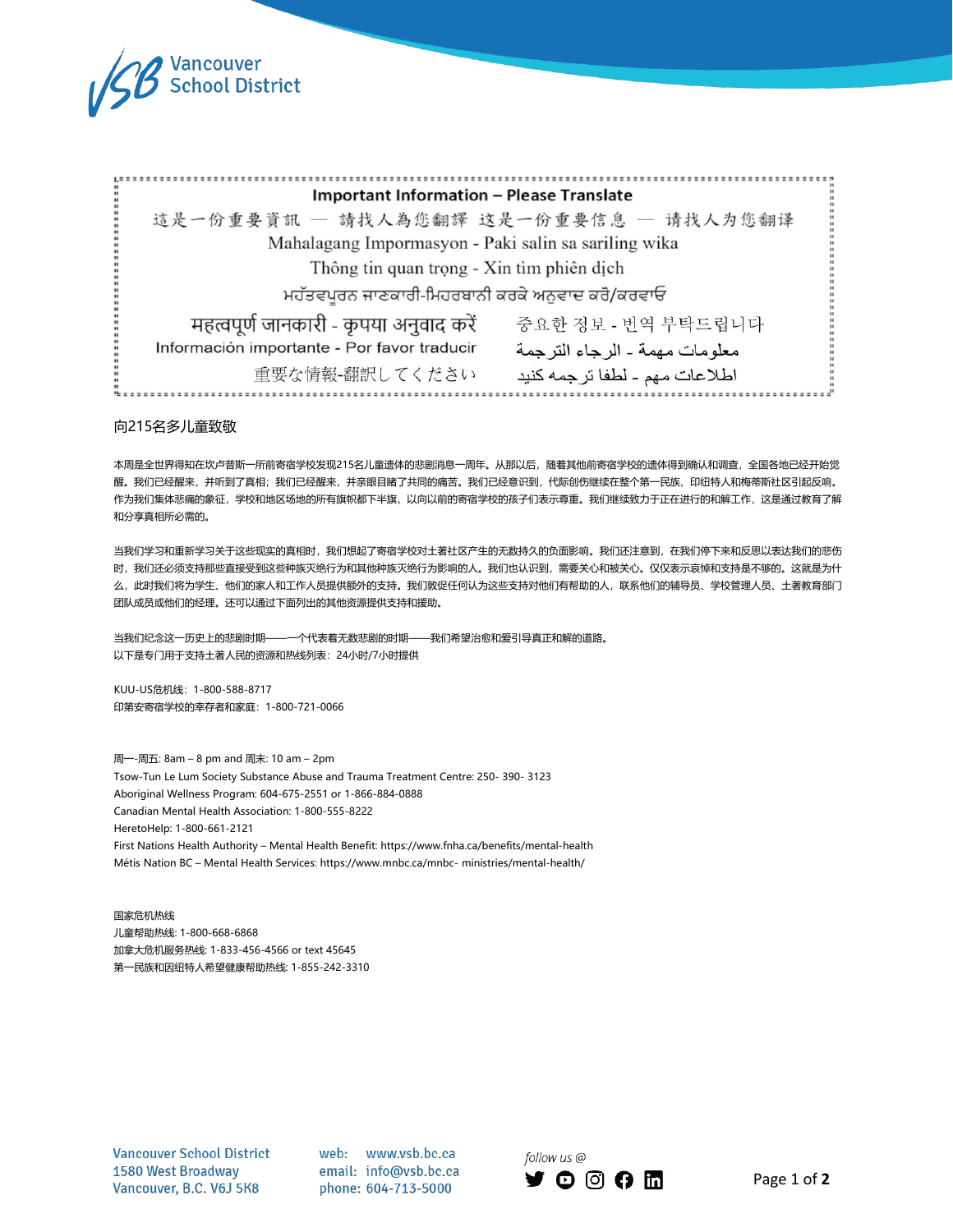### **Honouring the 215+ Children**

This week marks one year since the world learned of the tragic news about the discovery of the remains of 215 children at the site of a former residential school in Kamloops. Since then, with remains confirmed and being investigated at other former residential school sites, an awakening has dawned across this country.

We have woken up and heard the truth; we have woken up and witnessed the shared pain. We have woken to the intergenerational trauma that continues to reverberate throughout First Nations, Inuit and Métis communities across the country.

As a symbol of our collective grief, all flags at schools and District sites will be flown at half-mast as a show of respects to the children of the former residential schools. We stand in continued commitment to the ongoing reconciliation work that is necessary for the truth to be known and shared through education.

As we learn and relearn the truth about these realities, we are reminded of the myriad of lasting negative impact of residential schools on Indigenous communities. We are also mindful that as we stop and reflect to express our sorrow we must also support those directly impacted by these and other acts of genocide. We also recognize that there is a need to care and be cared for. It is not enough to offer condolences and support. That is why, additional supports will be in place for to students, their families and staff at this time. We urge anyone who would feels these supports would be helpful to them, to reach out to their counsellors, school administrator, Indigenous Education department team member or their manager. Support and assistance is also available through other resources listed below.

As we mark this tragic period in history – one that represents untold numbers of tragedies – we hope healing and love guide the path forward toward true reconciliation.

The following is a list of resources and hotlines dedicated to supporting Indigenous people:

# **Available 24/7**

- KUU-US Crisis Line: 1-800-588-8717
- Indian Residential School Survivors and Family: 1-800-721-0066

#### **Mon –Fri: 8am – 8 pm and Weekends: 10 am – 2pm**

- Tsow-Tun Le Lum Society Substance Abuse and Trauma Treatment Centre: 250- 390- 3123
- Aboriginal Wellness Program: 604-675-2551 or 1-866-884-0888
- Canadian Mental Health Association: 1-800-555-8222
- HeretoHelp: 1-800-661-2121
- First Nations Health Authority Mental Health Benefit: <https://www.fnha.ca/benefits/mental-health>
- Métis Nation BC Mental Health Services: [https://www.mnbc.ca/mnbc](https://www.mnbc.ca/mnbc-ministries/mental-health/) ministries/mental-health/

# **National Crisis Hotlines**

Kids Help Phone: 1-800-668-6868

**Vancouver School District** 1580 West Broadway Vancouver, B.C. V6J 5K8

web: www.vsb.bc.ca email: info@vsb.bc.ca phone: 604-713-5000

follow us @ **YOOOM**